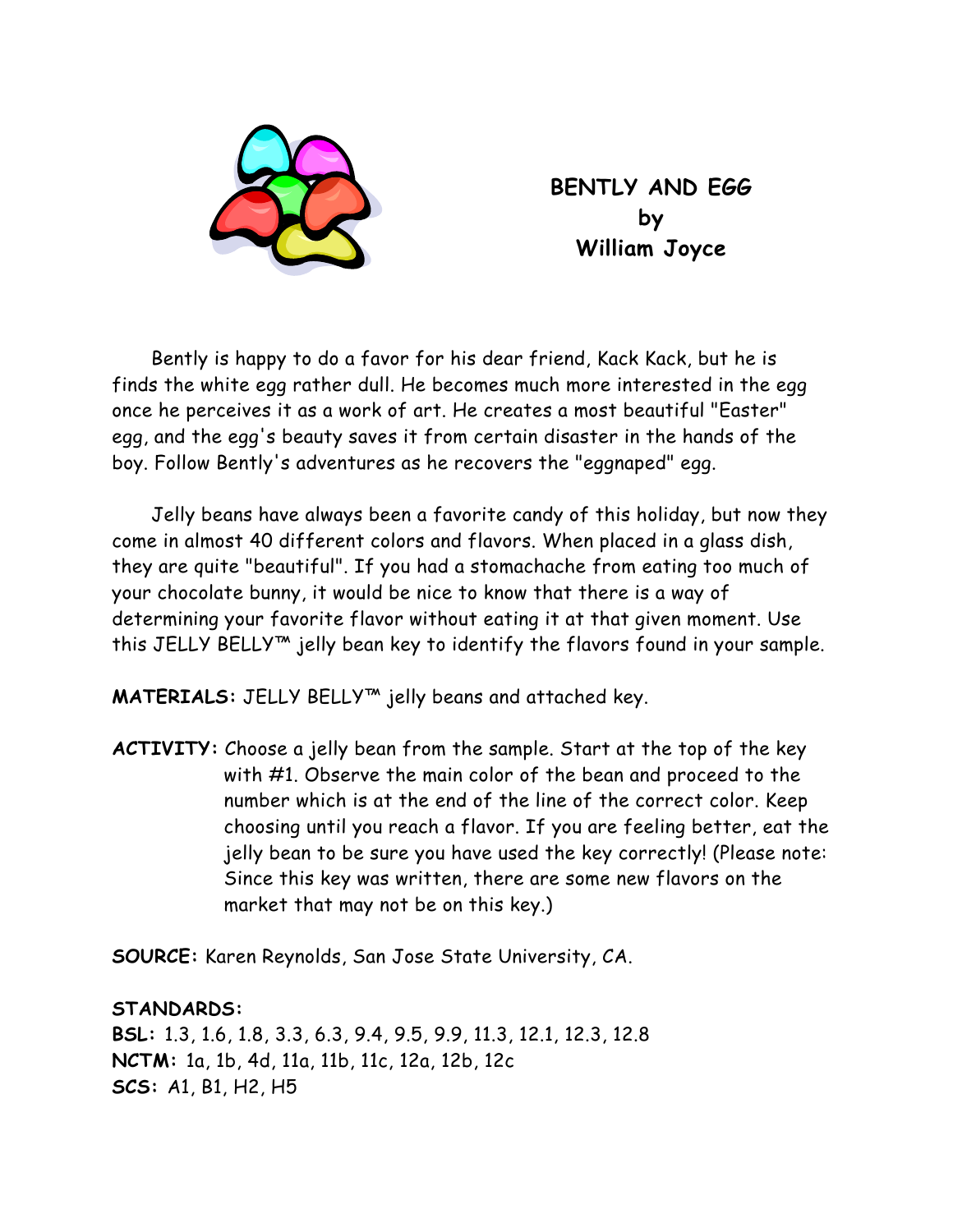Joyce, William. Bently and Egg. Harper Collins Publishers, 1992. ISBN#0-06- 020385-4.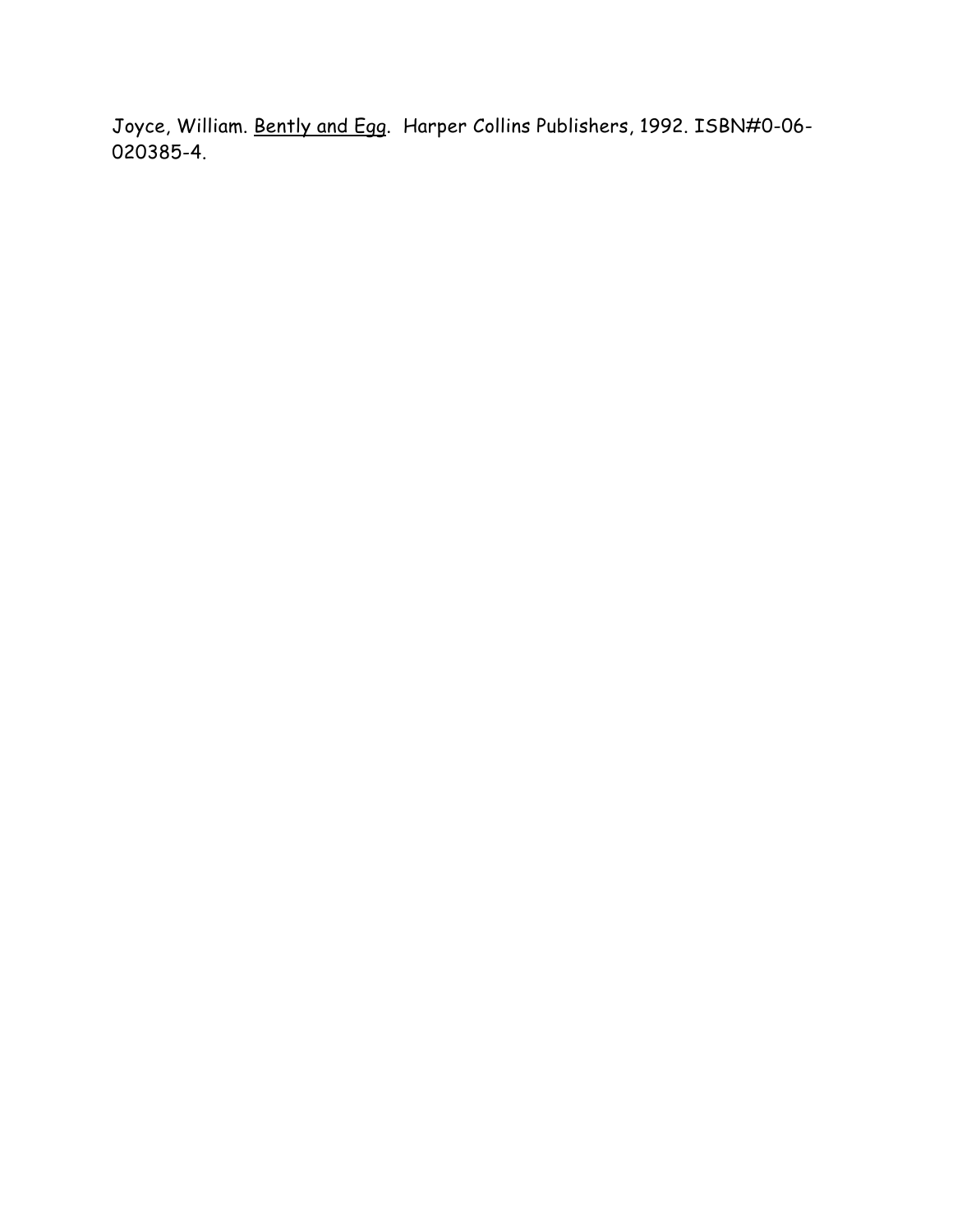from ESSA News Letter, Elementary School Science Association. Northern California Section. Spring 1989

### USING THE KEY TO JELLY BELLY® JELLY BEANS Karen E. Reynolds, School of Education, San Jose State University **May 1988**

#### Background:

This key mimics traditional keys used in the biological sciences for identifying living things. Identification keys are artificial and arbitrary schemes and are limited only to the organisms in the collection on which the key is based. Keys like this have limitations and efforts are usually made to constantly update or improve them. The descriptors for this Jelly Belly® key refer only to color and are based on the terms listed on the product package. Although this key generally works, it was deliberately left with room for improvement.

Grade Levels: Upper elementary, middle and junior high, senior high

#### Purposes:

- 1. Provide experience in using a classification scheme to identify specimens.
- 2. Consider strengths and common limitations of identification keys.
- 3. Make improvements to increase reliability and decrease ambiguity.

#### **Materials:**

- 1. Assorted flavors of Jelly Belly® jelly beans, enough for several per student.
- 2. Copies of key, one per student or pair of students.
- 3. Optional: overhead transparency of key.

#### Management:

This is an activity for the whole class at seats or for individuals and groups using a science center. Emphasize the "scientific specimen" nature of the jelly beans before passing them out.

#### Procedure:

1. To find out a little about the jelly bean expertise of the class, ask students to name their favorite jelly bean flavors. Show examples of beans with three different shades of orange or other color. Ask students to name them and note the lack of agreement.

2. Pass out Jelly Belly® jelly beans and instruct students not to eat them yet.

Introduce the technique of using an identification key to identify individual specimens. An overhead projector can be used to trace one or two examples. Compare the key to a flowchart.

3. Have students key out their own Jelly Belly® specimens. Encourage cooperation and comparisons of results between students.

4. Discuss the effects of (a) past experience with this brand of jelly bean, (b) variation in interpretation of terms for the colors, (c) tasting the beans to verify, and (d) having a reference collection of known and labeled beans.

5. Have students add descriptive terms and adjust the key to make it more reliable (e.g., for someone who had never seen a jelly bean) and, if necessary, to include any specimens not addressed.

6. Remind students of the value of identification keys as tools and of the strengths and limitations of any tool designed for a specific purpose.

#### **Extensions and Followup for Students:**

1. Use identification keys for specimens from the natural world.

2. Using the Jelly Belly® Key as a model, construct a key for a small collection of objects, pictures or living things.